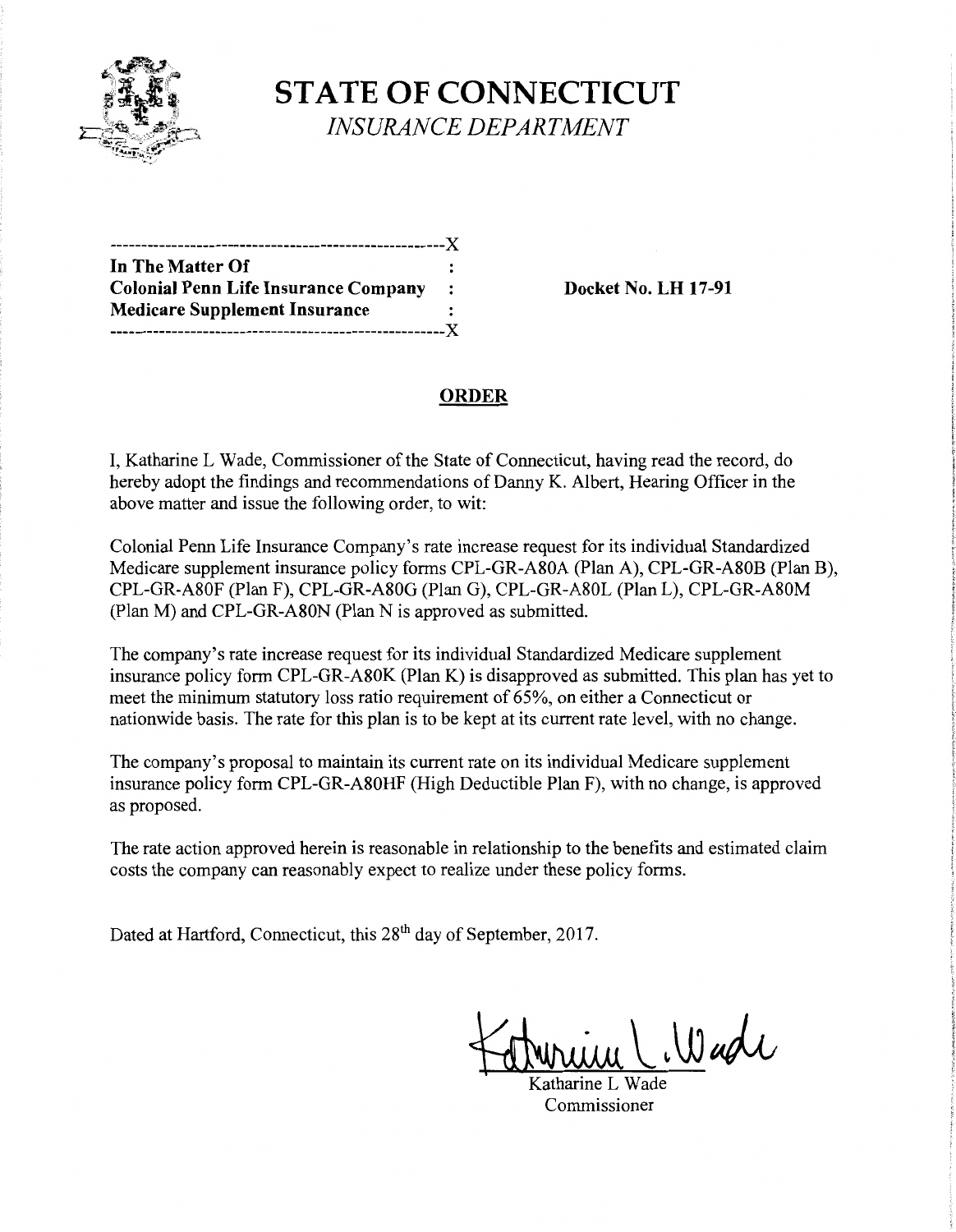

# **STATE OF CONNECTICUT**  *INSURANCE DEPARTMENT*

-----------------------------------------------------)( **In The Matter Of**  Colonial Penn Life Insurance Company : Docket No. LH 17-91 **Medicare Supplement Insurance**  -----------------------------------------------------)(

### **PROPOSED FINAL DECISION**

### **I. INTRODUCTION**

The Insurance Commissioner of the State of Connecticut is empowered to review rates charged for individual and group Medicare supplement policies sold to any resident of this State who is eligible for Medicare. The source for this regulatory authority is contained in Chapter 700c and Section 38a-495a of the Connecticut General Statutes.

After due notice, a hearing was held at the Insurance Department in Hartford, CT on Thursday, September 14, 2017, to consider whether or not the rate increase requested by Colonial Penn Life Insurance Company on its individual Standardized Medicare supplement insurance business should be approved.

No members from the general public attended the hearing.

No company representatives from Colonial Penn Life Insurance Company attended the hearing.

The hearing was conducted in accordance with the requirements of Section 38a-474, Connecticut General Statutes, the Uniform Administrative Procedures Act, Chapter 54 of Section 38a-8-1 et seq. of the Regulations of Connecticut State Agencies.

A Medicare supplement policy is a private health insurance policy sold on an individual or group basis, which provides benefits that are additional to the benefits provided by Medicare. For many years Medicare supplement policies have been highly regulated under both state and federal law to protect the interests of persons eligible for Medicare who depend on these policies to provide additional coverage for the costs of health care.

Effective December 1, 2005, Connecticut amended its program of standardized Medicare supplement policies in accordance with Section 38a-496a of the Connecticut General Statutes, and Sections 38a-495a-1 through 38a-495a-21 ofthe Regulations of Connecticut Agencies. This program, which conforms to federal requirements, provides a "core" package of benefits known as Plan A. Insurers may also offer any one or more of eleven other plans (Plans B through N).

Effective January 1, 2006, in accordance with Section 38a-495c of the Connecticut General Statutes (as amended by Public Act 05-20) premiums for all Medicare supplement policies in the state must use community rating. Rates for Plans A through N must be computed without regard to age, gender, previous claims history or the medical condition of any person covered by a Medicare supplement policy or certificate.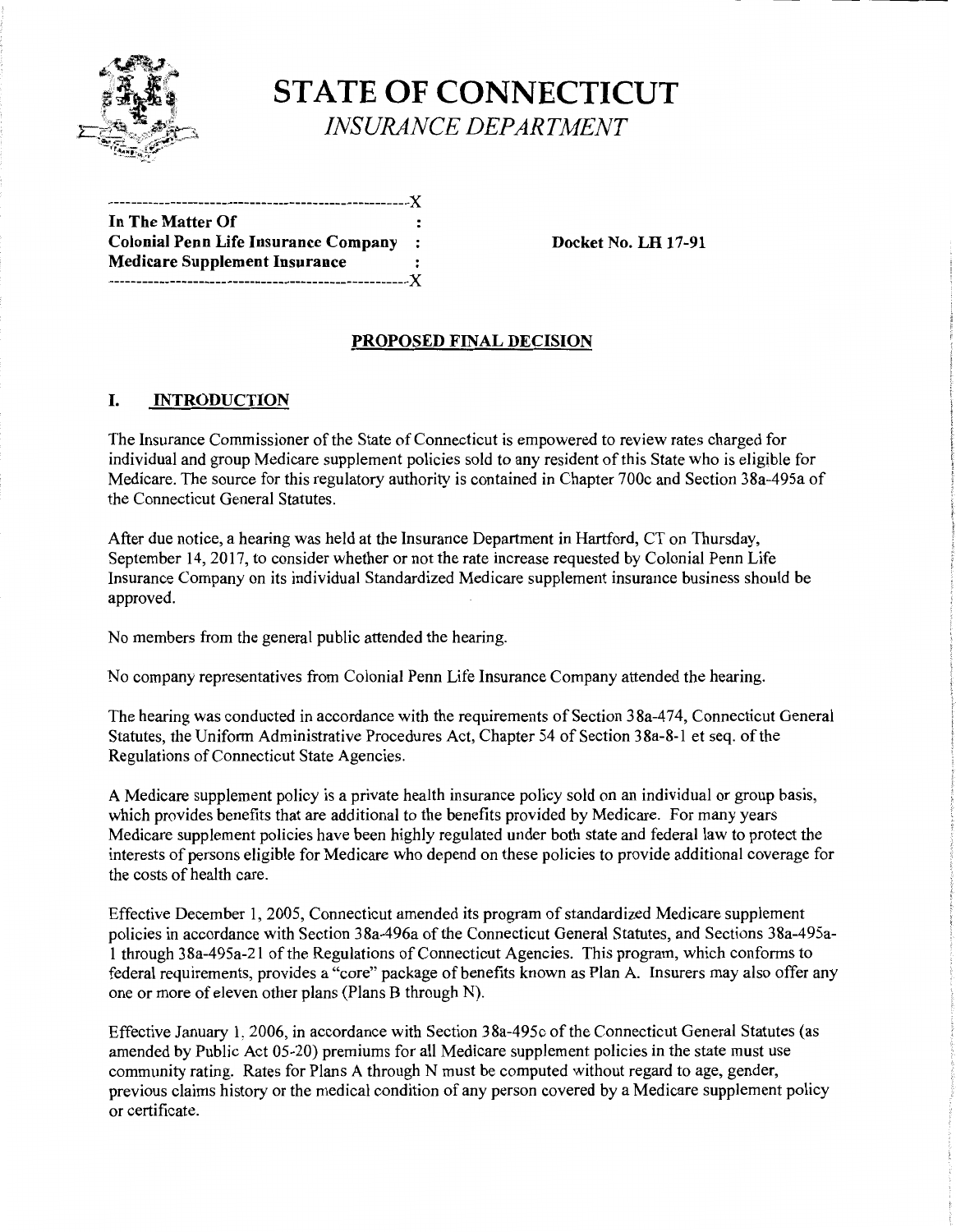The statute provides that coverage under Plans A through N may not be denied on the basis of age, gender, previous claims history or the medical condition of any covered person. Insurers may exclude benefits for losses incurred within six months from the effective date of coverage based on a pre-existing condition.

Effective October 1, 1998, carriers that offer Plan B or Plan C must make these plans as well as Plan A, available to all persons eligible for Medicare by reason of disability.

Insurers must also make the necessary arrangements to receive notice of all claims paid by Medicare for their insureds so that supplement benefits can be computed and paid without requiring insureds to file claim forms for such benefits. This process of direct notice and automatic claims payment is commonly referred to as "piggybacking" or "crossover".

Sections 38a-495 and 38a-522 of the Connecticut General Statutes, and Section 38a-495a-10 of the Regulations of Connecticut Agencies, state that individual and group Medicare supplement policies must have anticipated loss ratios of 65% and 75%, respectively. Under Sections 38a-495-7 and 38a-495a-10 of the Regulations of Connecticut Agencies, filings for rate increases must demonstrate that actual and expected losses in relation to premiums meet these standards, and anticipated loss ratios for the entire future period for which the requested premiums are calculated to provide coverage must be expected to equal or exceed the appropriate loss ratio standard.

Section 38a-473 of the Connecticut General Statutes provides that no insurer may incorporate in its rates for Medicare supplement policies factors for expenses that exceed 150% of the average expense ratio for that insurer's entire written premium for all lines of health insurance for the previous calendar year.

#### II. FINDING OF FACT

After reviewing the exhibits entered into the record of this proceeding, and utilizing the experience, technical competence and specialized knowledge of the Insurance Department, the undersigned makes the following findings of fact:

1. Colonial Penn Life Insurance Company has requested the following rate increases on its individual standardized form series CPL-GR-A80 for Plans A, B, F, HF, G, K, L, M and N:

| Plan | Increase |
|------|----------|
| A    | 12.0%    |
| В    | 5.5%     |
| F    | $6.0\%$  |
| G    | 8.0%     |
| K    | 2.6%     |
| L    | 5.5%     |
| М    | 5.5%     |
| N    | 4.0%     |

The company has also requested that the rate for Plan High-Deductible F be kept the same, with no increase.

2. There were 1,683 policies in-force in Connecticut and 206,324 policies in force nationwide as of June 2016.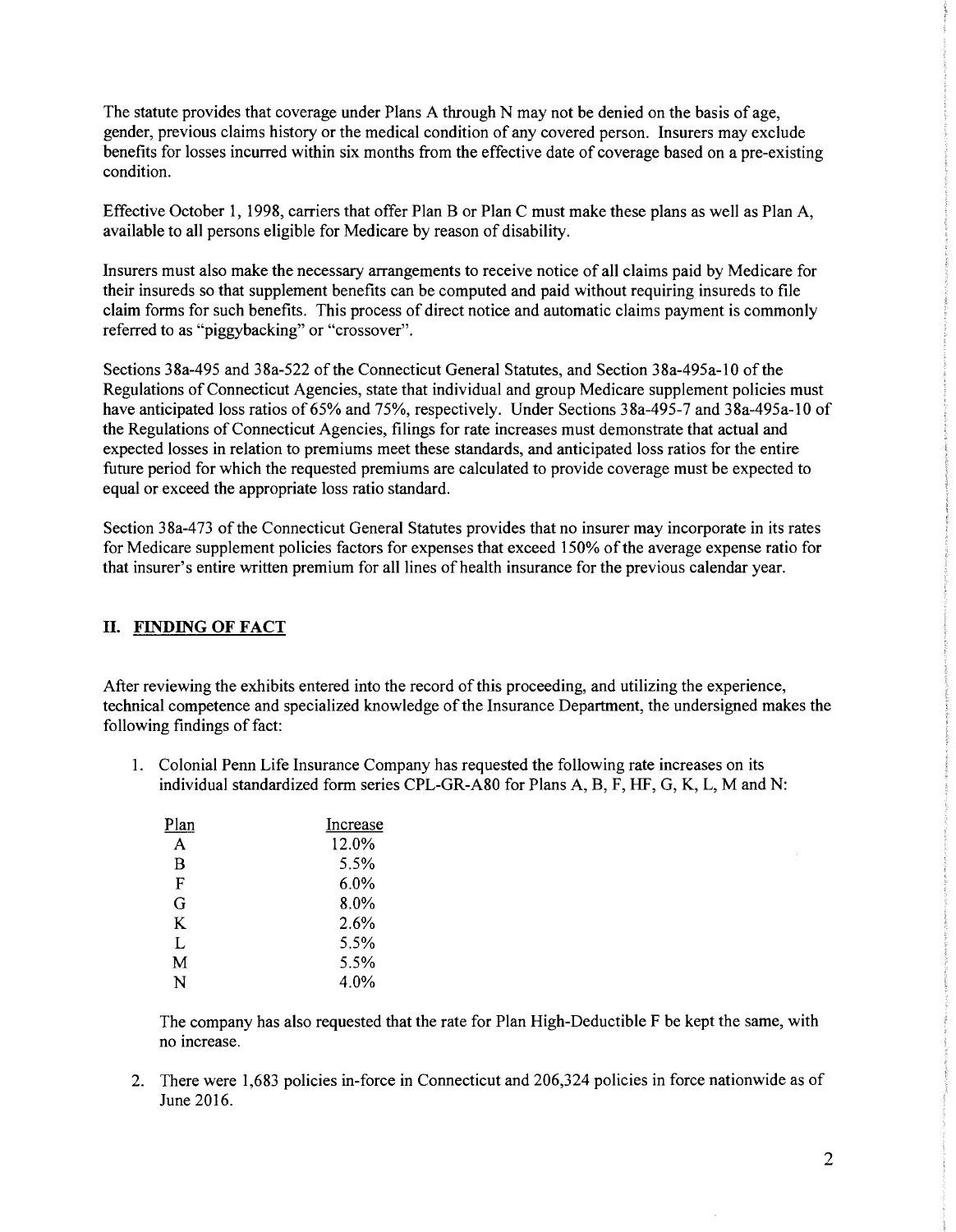- 3. Colonial Penn certified that their expense factors are in compliance with section 38a-473, C.G.S.
- 4. Colonial Penn has conformed to subsection (e) of section 38a-495c, C.G.S. regarding the automatic claim processing.
- 5. According to Colonial Penn the proposed rates are designed to satisfy the Connecticut statutory loss ratio of 65%.
- 6. The last approved rate increases ranged from 6.0% to 12.0%, effective 1/1/2017.
- 7. Below is Connecticut specific loss ratio experience for 2015, 2016 and from inception to 2016:

| Plan   | 2015   | 2016   | Inception |
|--------|--------|--------|-----------|
| F      | 77.2%  | 61.6%  | 78.3%     |
| High F | 54.3%  | 48.1%  | 50.8%     |
| K      | 52.6%  | 63.5%  | 55.4%     |
| L      | 156.0% | 273.4% | 87.8%     |
| N      | 102.5% | 85.8%  | 89.2%     |
| Total  | 60.6%  | 59.0%  | 60.0%     |

8. Below is nationwide loss ratio experience for 2015, 2016 and from inception to 2016:

| Plan   | 2015   | 2016   | Inception |
|--------|--------|--------|-----------|
| A      | 158.0% | 151.4% | 163.5%    |
| в      | 94.4%  | 111.2% | 88.1%     |
| F      | 69.7%  | 69.8%  | 71.6%     |
| High F | 58.9%  | 55.3%  | 51.1%     |
| G      | 72.2%  | 75.2%  | 71.5%     |
| K      | 65.6%  | 69.6%  | 61.3%     |
| L      | 88.5%  | 81.9%  | 81.9%     |
| M      | 75.1%  | 71.6%  | 69.7%     |
| N      | 70.9%  | 72.3%  | 69.8%     |
| Total  | 70.5%  | 71.4%  | 70.5%     |

9. Colonial Penn's 2017 Medicare supplement rate filing is in compliance with the requirements of regulation 38a-474 as it applies to the contents of the rate submission, as well as the actuarial memorandum.

#### III. RECOMMENDATION

Recommend that the rate increases for Plans A, B, F, G, L, M and N be approved as submitted. These rate changes are reasonable in relationship to the benefits, estimated claim costs and the anticipated loss ratios the company expects to realize on this business.

Also recommend that the rate increase for Plan K be disapproved as submitted and no rate increase request for High-Deductible Plan F be approved as submitted. Plan K has not yet met the 65% loss ratio requirement either on a Connecticut basis or on a nationwide basis.